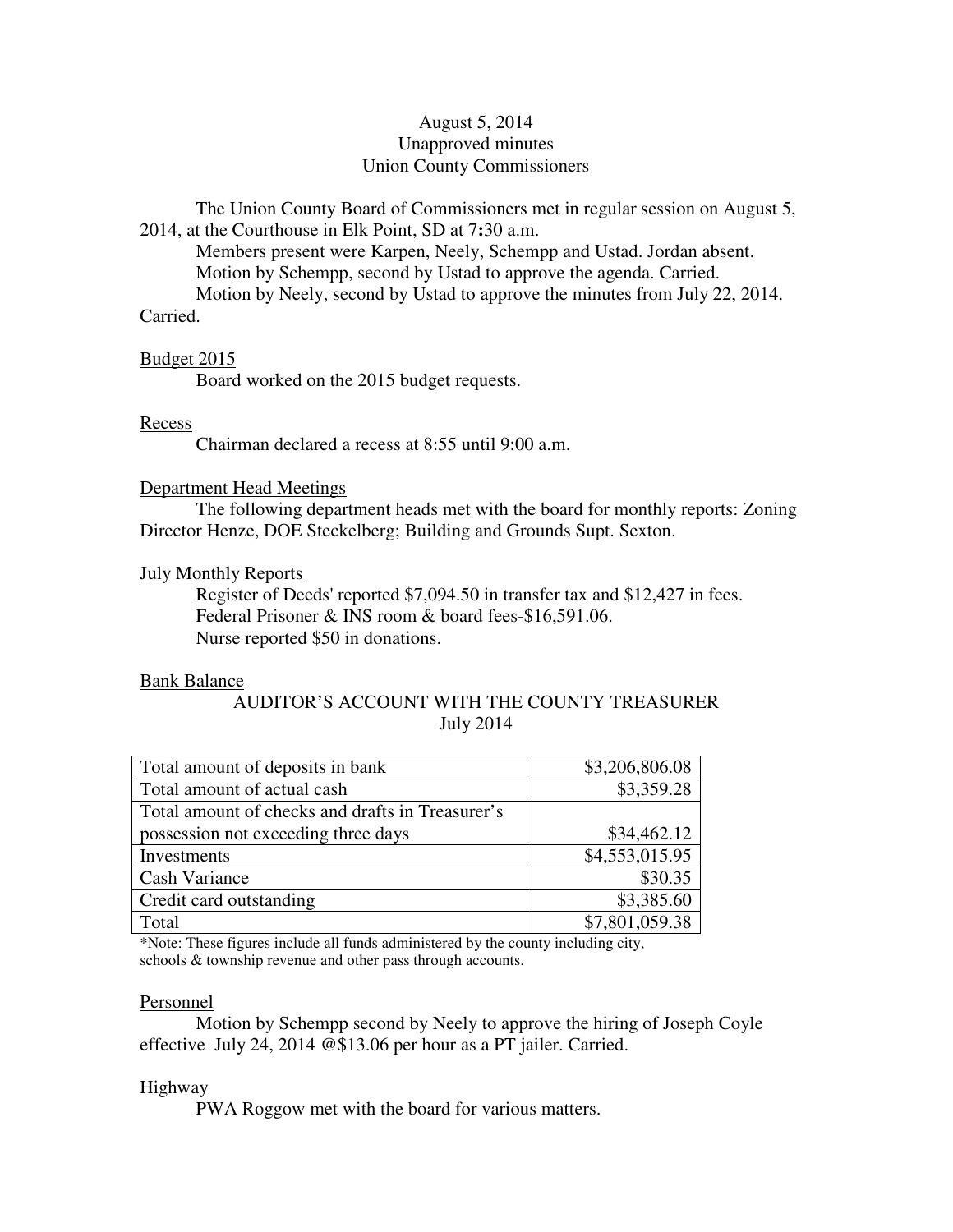Motion by Ustad, second by Neely to approve hiring Samantha Langley as a PT temporary office employee @ \$12.70 per hour effective August 11, 2014. Carried.

 Motion by Schempp, second by Neely to approve application permit from MidAmerican Energy to place 26 underground natural gas services to homes on North Shore Drive (Union Co. Rd. #23). Carried.

 Representatives from Dakota Valley School: Supt. Leber, Board members Corey Reiff and Scott Sexton, Architect Brian Crichton and landowner Steve Bruening met with the board to appeal the decision of PWA Roggow denying the entrance on Northshore Drive (#23) and ask for a variance to the ordinance. Discussion took place on the property annexed by North Sioux City with concern that the county did not receive notice of the annexation. Board will review request for the variance and review the annexation process.

# Executive Session

 Motion by Schempp, second by Neely to enter executive session at 10:12 a.m. for legal matters. Carried. Chairman declared the board out of session at 11:01 a.m.

# Public Hearing

 A public hearing was held as advertised expending the principal in the Sheriff's endowment fund pursuant to SDCL 6-14-2.

 Motion by Schempp second by Ustad to approve the following resolution. Carried.

## RESOLUTION #UCC 2014-004

A RESOLUTION TO ALLOW EXPENDING THE PRINCIPAL IN THE ENDOWMENT FUND AS PROVIDED FOR IN SDCL 6-14-2

Whereas, 6-14-1 of South Dakota Codified Law has empowered the County Commission of Union County to create an endowment fund; and

Whereas, the Union County Commissioners established the Sheriff's Equipment Endowment Fund January 16, 2007; and

Whereas, the Union County Commissioners held a public hearing as required by SDCL 6-14-2 on July 24 and 31;

Now therefore be it resolved, by Union County Commission, that the principal in the Sheriff's Equipment Endowment Fund may be expended for the purpose rendered at the public hearing.

Dated this 5th day of August, 2014 at Elk Point, South Dakota Vote 4 aye, 0 nay. Carried.

 Motion by Neely second by Ustad to supplement the sheriff's budget in the amount of \$450 to give the sheriff budget authority to spend the principal amount. Motion carried.

1<sup>st</sup> Reading of Ordinance NO. UCC 2014-003

 Public Hearing was held for the rezoning of Minor Lot 1 of Bruneau Tract 3 in the SW1/4 of Section 3, T89N, R48W of the  $5<sup>th</sup>$  PM changing from Agriculture to Commercial. Michelle and Jesse Minor present for the hearing and explained that they plan to include a retention pond for drainage. Also, they will discuss a driveway with the City of North Sioux City.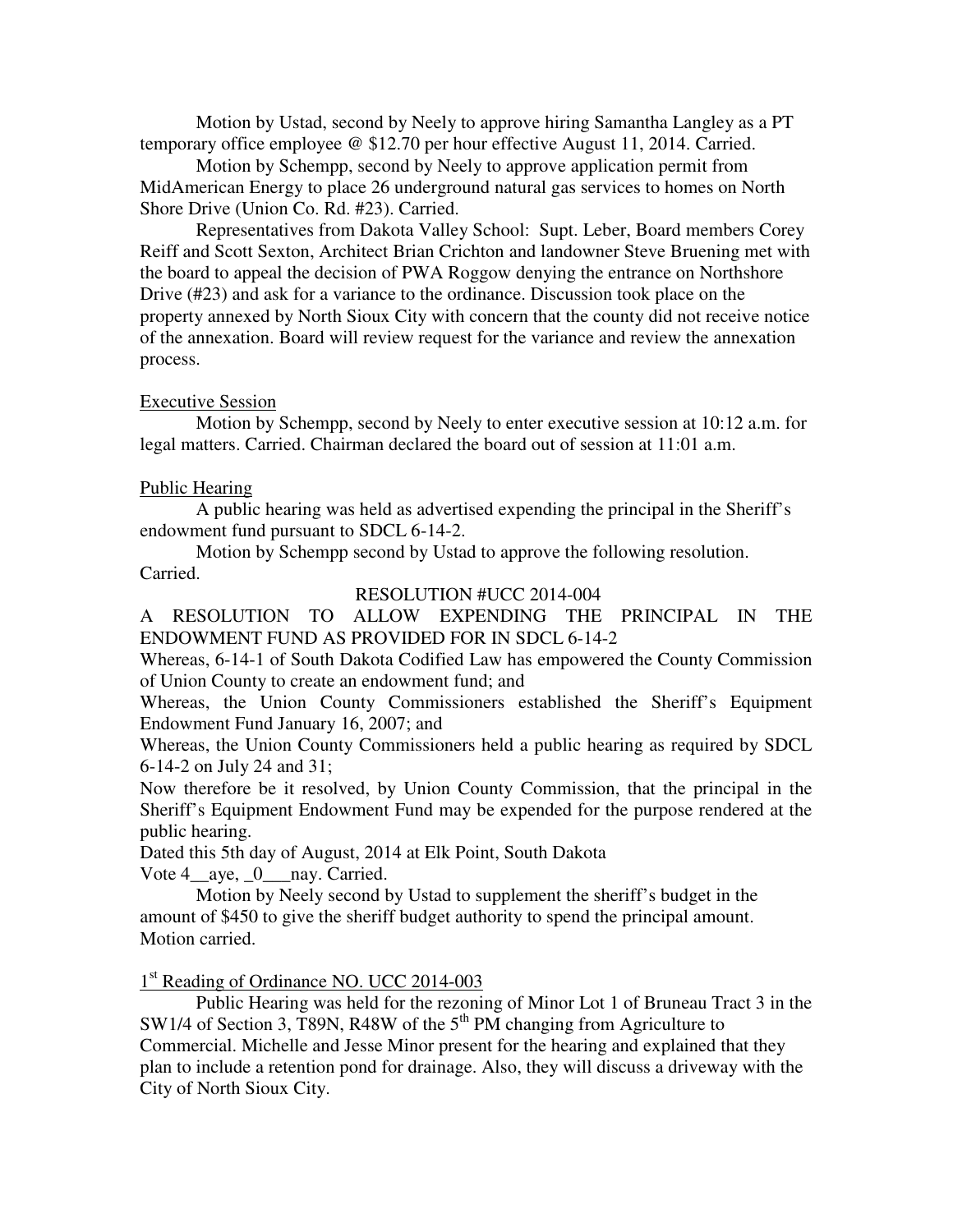# AN ORDINANCE TO AMEND THE LAND USE DEVELOPMENT ORDINANCE OF UNION COUNTY, SOUTH DAKOTA, FROM AGRICULTURAL TO COMMERCIAL ZONING

# 1<sup>st</sup> Reading of Ordinance No. UCC 2014-004

 Planning and Zoning Director and Flood Plain Administrator Henze present for the public hearing regarding the Flood Damage Prevention Ordinance. It was explained to those present that this ordinance is not in conjunction with the recent flooding but for the purpose of new construction and substantial improvements.

AN ORDINANCE OF UNION COUNTY, SD, AMENDING THE 2008 REVISED ZONING ORDINANCE OF UNION COUNTY BY REPEALING SECTION 1108, FLOOD DAMAGE PREVENTION ORDINANCE AND ENACTING THE 2014 FLOOD DAMAGE PREVENTION ORDINANCE FOR UNION COUNTY.

#### Elk Point Fire Protection

 Pursuant to SDCL 34-31A-15.1, the county commissioners are required to fill a vacancy on the board of directors of a rural fire protection district. Members Henze and McInerney met with the board to request them to appoint Jerry Buum to complete the unexpired term (March 2015). Motion by Ustad, second by Schempp to appoint Jerry Buum to the Elk Point Fire Protection district board. Carried.

## Claims

 Motion by Ustad, second by Neely to approve the following claims: The following claims have been audited, approved and warrants drawn on the same: The following claims have been audited, approved and warrants drawn on the same: Bi-Weekly payroll for 08-08-2014: Auditor \$182.00; Treasurer \$455.00; State's Attorney \$574.88; Public Building \$905.76; Register of Deeds \$639.84; Sheriff \$32,499.46; Nurse \$127.00; WIC \$266.70; Fair \$660.00; Weed \$2810.16; Highway \$23,114.44. Courthouse payroll for the month of July 2014: Commissioners \$5,075.00; Auditor \$9,469.59; Data Processing \$230.74; Treasurer \$13,503.15; State's Attorney \$12,630.39; Public Building \$4,157.66; Assessor \$11,979.00; Register of Deeds \$6,676.67; Veteran \$1,314.54; Sheriff \$4,947.50; Nurse \$942.86; Jail \$116.99; Extension \$1,369.50; Fair \$1,378.74; Weed \$491.79; Planning & Zoning \$3,445.55; Highway \$7,353.08; EMA \$2,650.43; Coroner \$174.00; Wellmark \$42,813.81; Fort Dearborn \$396.51.2014; Deductible \$750.00; Alcester Fire Dept (Fire InsTrust) \$5,718.29; Alcester Union (Legals) \$173.65; Alexis Tracy (Svc Fees) \$156.00; Amsterdam Printing (Supp) \$55.02;Automatic Door Grp (Doors) \$5,433.68; Autry Reporting (Transcripts) \$269.80; Batteries Plus (Supp) \$64.88; Beresford Fire Dept (Fire Ins Trust) \$7,786.62; Beresford Municipal Telephone (Util) \$338.72; Beresford Republic (Legals) \$358.92; Bob Barker (Supp) \$73.45; Campbell Grading (Svc) \$1,857.15; Caterpillar Financial (Payment) \$2,678.64; Century Business Products (Supp) \$42.59; Century Link (Util) \$11.47;Community Health Clinic (Care) \$1,056.85; Concrete Materials (Hwy Const Supp) \$11,509.96; Continental Research (Supp) \$160.00; Country Estates (Maint) \$199.33;Dakota Dunes NSC Times (Legals) \$341.81; Dakota Security (Maint) \$2,792.43; Dawn Steckelberg (Per Diem) \$36.00; Dept of Revenue (Lic/Title Fees) \$14.00; Donelda Golden (Per Diem) \$36.00; Elite K-9 (Supp) \$55.90; Elk Point Fire District (Fire Ins Trust) \$9,787.71; Enventis